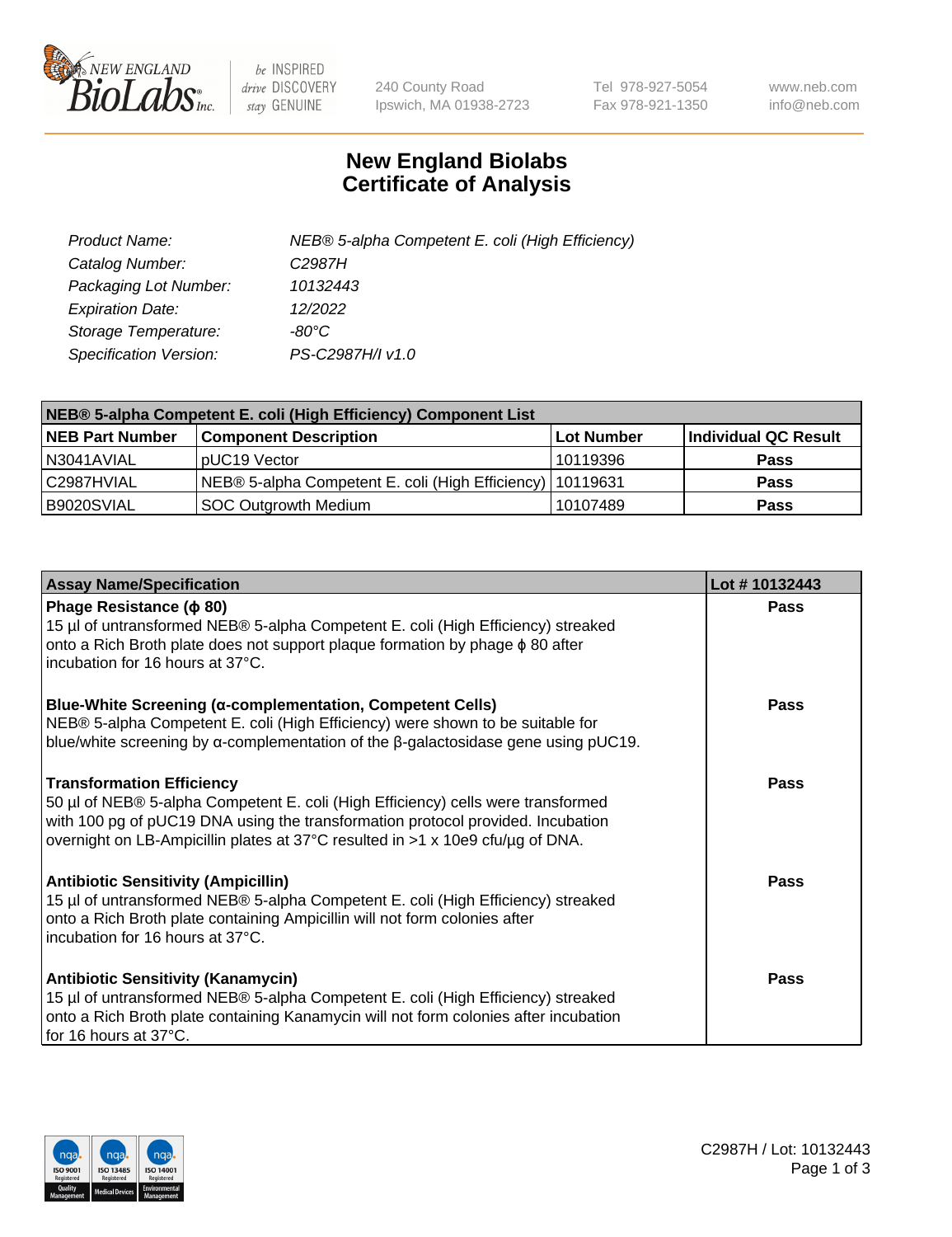

be INSPIRED drive DISCOVERY stay GENUINE

240 County Road Ipswich, MA 01938-2723 Tel 978-927-5054 Fax 978-921-1350

www.neb.com info@neb.com

| <b>Assay Name/Specification</b>                                                                                                                                                                                                                            | Lot #10132443 |
|------------------------------------------------------------------------------------------------------------------------------------------------------------------------------------------------------------------------------------------------------------|---------------|
| <b>Antibiotic Sensitivity (Chloramphenicol)</b><br>15 µl of untransformed NEB® 5-alpha Competent E. coli (High Efficiency) streaked<br>onto a Rich Broth plate containing Chloramphenicol will not form colonies after<br>incubation for 16 hours at 37°C. | Pass          |
| <b>Antibiotic Sensitivity (Chloramphenicol)</b><br>15 µl of untransformed NEB® 5-alpha Competent E. coli (High Efficiency) streaked<br>onto a Rich Broth plate containing Chloramphenicol will not form colonies after<br>incubation for 16 hours at 37°C. | Pass          |
| <b>Antibiotic Sensitivity (Streptomycin)</b><br>15 µl of untransformed NEB® 5-alpha Competent E. coli (High Efficiency) streaked<br>onto a Rich Broth plate containing Streptomycin will not form colonies after<br>incubation for 16 hours at 37°C.       | Pass          |
| <b>Antibiotic Sensitivity (Spectinomycin)</b><br>15 µl of untransformed NEB® 5-alpha Competent E. coli (High Efficiency) streaked<br>onto a Rich Broth plate containing Spectinomycin will not form colonies after<br>incubation for 16 hours at 37°C.     | <b>Pass</b>   |
| <b>Antibiotic Sensitivity (Nitrofurantoin)</b><br>15 µl of untransformed NEB® 5-alpha Competent E. coli (High Efficiency) streaked<br>onto a Rich Broth plate containing Nitrofurantoin will not form colonies after<br>incubation for 16 hours at 37°C.   | Pass          |
| <b>Antibiotic Sensitivity (Tetracycline)</b><br>15 µl of untransformed NEB® 5-alpha Competent E. coli (High Efficiency) streaked<br>onto a Rich Broth plate containing Tetracycline will not form colonies after<br>incubation for 16 hours at 37°C.       | Pass          |

This product has been tested and shown to be in compliance with all specifications.

One or more products referenced in this document may be covered by a 3rd-party trademark. Please visit <www.neb.com/trademarks>for additional information.